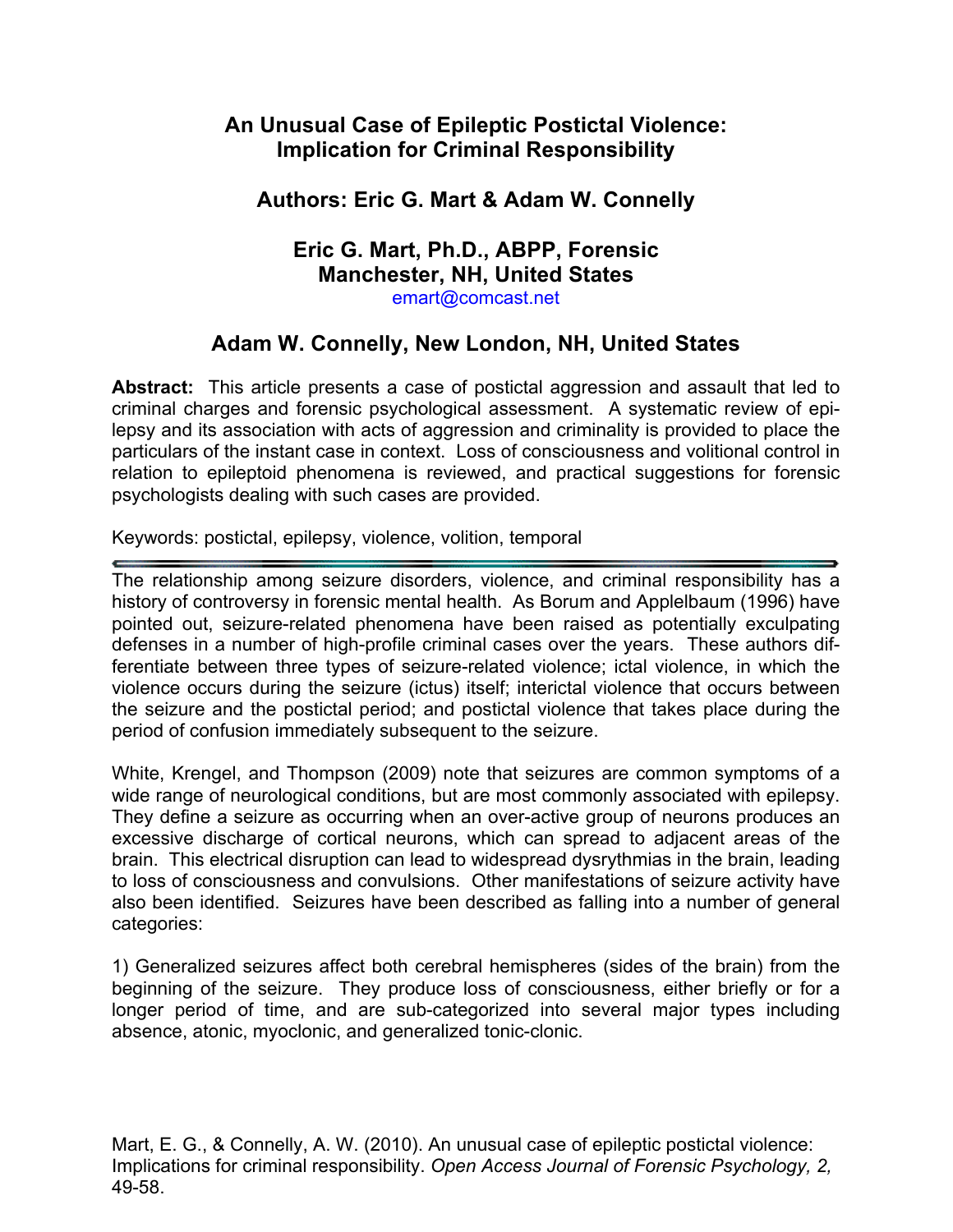a. Absence seizures (also called petit-mal seizures) are lapses of awareness that begin and end abruptly, last only a few seconds, and may accompany staring. There is no warning and no after-effect.

b. Atonic seizures produce an abrupt loss of muscle tone. Other names for this type of seizure include drop attacks, and astatic or akinetic seizures. They produce head drops, loss of posture, or sudden collapse. Because they are so abrupt, and because the people who experience them fall with force, atonic seizures can result in injuries to the head and face.

c. Myoclonic seizures are rapid, brief contractions of bodily muscles, which usually occur at the same time on both sides of the body. Occasionally, they involve one arm or a foot. People usually think of them as sudden jerks or clumsiness. A variant of the experience, common to many people who do not have epilepsy, is the sudden jerk of a foot during sleep.

d. Generalized tonic-clonic seizures (grand mal seizures) are the most common and best-known type of generalized seizure. They begin with stiffening of the limbs (the tonic phase), followed by jerking of the limbs and face (the clonic phase) (Seizures and syndromes).

2) In partial seizures, the electrical disturbance is limited to a specific area of one cerebral hemisphere. Partial seizures are subdivided into simple partial seizures (in which consciousness is retained); and complex partial seizures (in which consciousness is impaired or lost). Partial seizures may spread to cause a generalized seizure, in which case the classification category is partial seizures secondarily generalized.

a. People who have simple partial seizures do not lose consciousness during the seizure. However, some people, although fully aware of what's going on, find that they cannot speak or move until the seizure is over. They remain awake and aware throughout. Sometimes they can talk quite normally to other people during the seizure. Additionally, they can usually remember exactly what happened to them while the seizure was occurring. However, simple partial seizures can affect movement, emotion, sensations, and feelings in unusual and sometimes even frightening ways (Seizures and syndromes).

b. Complex partial seizures affect a larger area of the brain than simple partial seizures as well as affecting consciousness. During a complex partial seizure, a person cannot interact normally with other people, is not in control of his or her movements, speech or actions; does not know what he or she is doing; and cannot remember afterwards what happened during the seizure. Although someone may appear to be conscious because he or she remains standing with eyes open and moving about, it will be an altered consciousness, a dreamlike, almost trancelike, state. A person may even be able to speak, but the words are unlikely to make sense and he or she will not be able to respond to others in an appropriate way. Although complex partial seizures can affect any area of the brain, they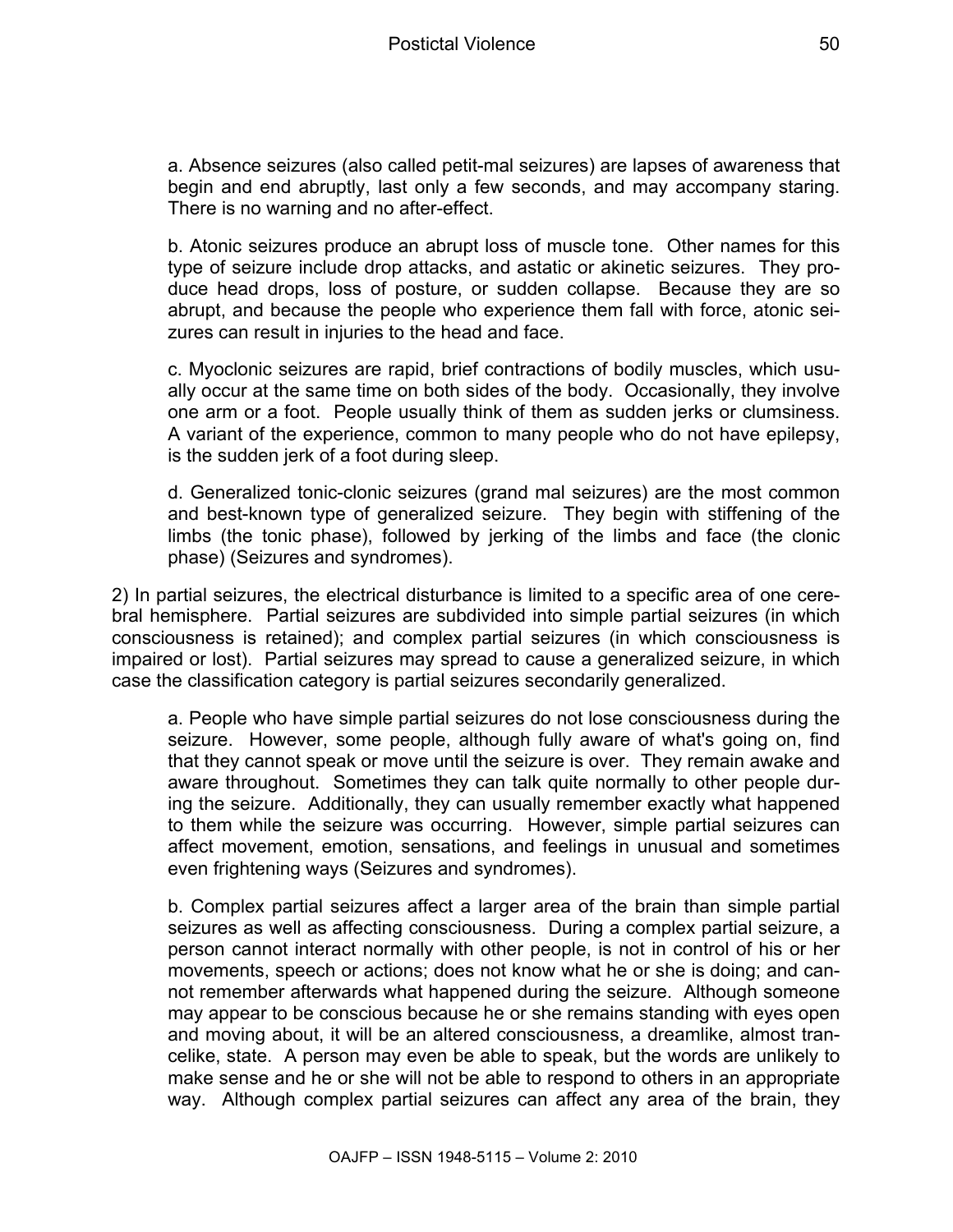often take place in one of the brain's two temporal lobes. Because of this, the condition is sometimes called "temporal-lobe epilepsy." "Psychomotor epilepsy" is another term doctors may use to describe complex partial seizures (Seizures and syndromes).

Typically, a complex partial seizure starts with a blank stare and loss of contact with surroundings. Chewing movements with the mouth, picking at or fumbling with clothing, mumbling, and performing simple, unorganized movements over and over again, often follow this. Sometimes people wander around their environment during complex partial seizures. For example, a person might leave a room and go downstairs and out into the street, completely unaware of what he or she was doing. In rare cases, a person might try to undress during a seizure, or become very agitated, screaming, running, or making flailing movements with the arms or bicycling movements with the legs. Other complex partial seizures may cause a person to run in apparent fear, cry out, or repeat the same phrase over and over again. Actions and movements are typically unorganized, confused, and unfocused during a complex partial seizure. However, if a complex partial seizure suddenly begins while someone is in the middle of a repetitive action such as dealing cards or stirring a cup of coffee, the person may stare for a moment then continue with the action during the seizure, but in a mechanical, unorganized manner.

The different varieties of seizures have effects on consciousness and volition. Although some types of seizures result in postictal states and alterations of consciousness, others are not generally associated with such aftereffects. The following tables<sup>1</sup> provide an overview of the different types of seizures and their effects on consciousness and associated postictal states.

 $\overline{a}$ 

 $1$  From Monahan, F. D. (2006). Adapted with permission from the publisher.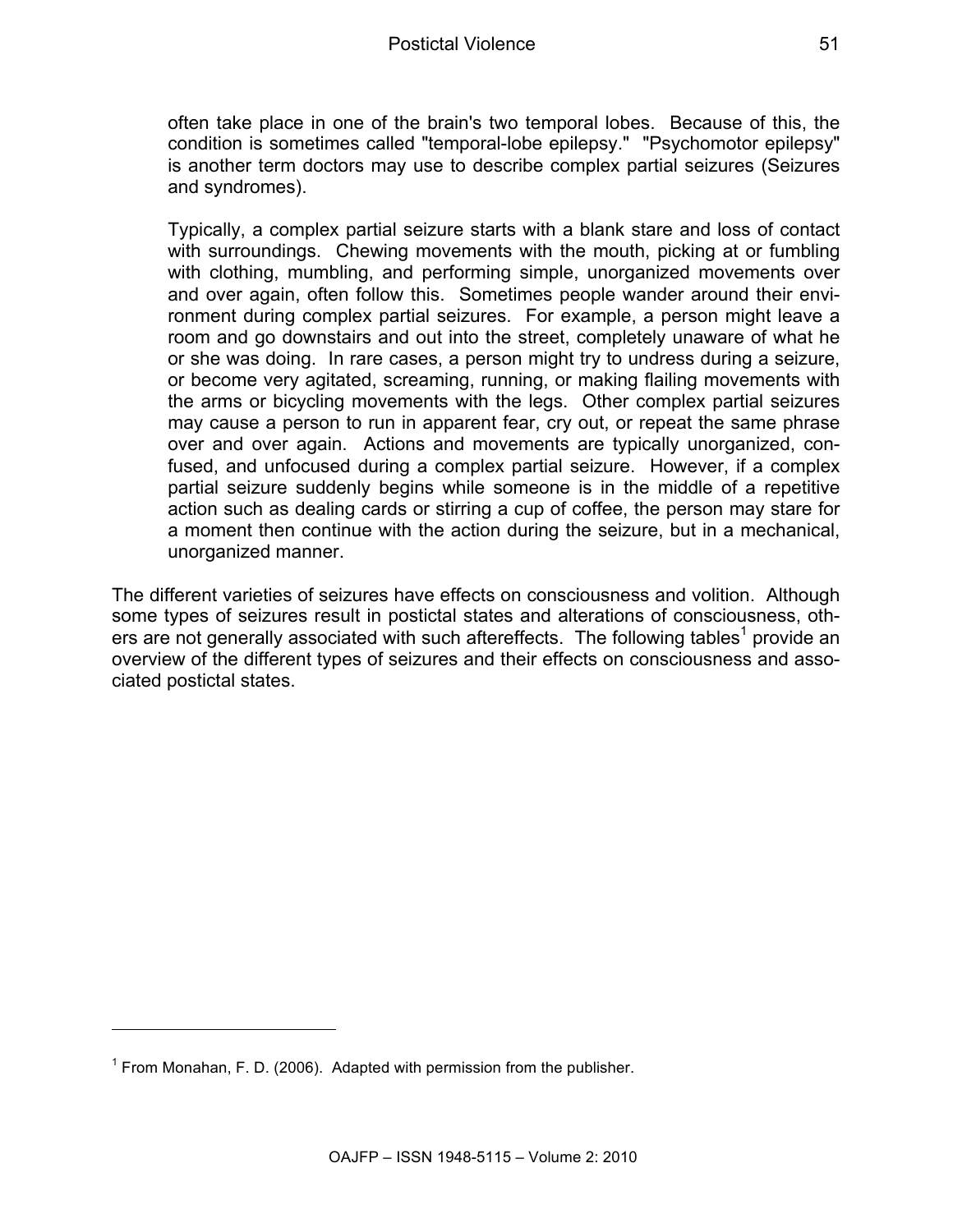**Table 1 Partial Seizures (Focal)**

| <b>Type of Seizure</b>                                                        | <b>Effect on</b><br><b>Consciousness</b> | <b>Signs and Symptoms</b>                                                                                                               | <b>Postictal</b><br><b>State</b> |
|-------------------------------------------------------------------------------|------------------------------------------|-----------------------------------------------------------------------------------------------------------------------------------------|----------------------------------|
| Simple partial                                                                | Not Impaired                             | Focal twitching of extremity<br>Speech arrest<br>Special visual sensations (e.g.,<br>seeing lights)<br>Feeling of fear or doom          | <b>No</b>                        |
| Complex partial<br>(formerly)<br>psychomotor or<br>temporal lobe<br>seizures) | Impaired                                 | May begin as simple partial and<br>progress to complex<br>Automatic Behavior (e.g., lip<br>smacking, chewing, or picking at<br>clothes) | Yes                              |
| Complex partial<br>progressing to<br>generalized<br>tonic-clonic              | Impaired                                 | Begins as complex partial as<br>above, then progresses to tonic-<br>clonic as described below                                           | Yes                              |

**Table 2 Generalized Seizures**

| <b>Type of Seizure</b>                  | <b>Effect on</b><br><b>Consciousness</b> | <b>Signs and Symptoms</b>                                                                                                                                                                     | <b>Postictal</b><br><b>State</b> |
|-----------------------------------------|------------------------------------------|-----------------------------------------------------------------------------------------------------------------------------------------------------------------------------------------------|----------------------------------|
| Absence<br>(formerly petite)<br>mal)    | Impaired                                 | Brief loss of consciousness, star-<br>ing, unresponsive                                                                                                                                       | <b>No</b>                        |
| Tonic-clonic<br>(formerly grand<br>mal) | Impaired                                 | Tonic phase involving rigidity of all<br>muscles, followed by clonic phase<br>involving rhythmic jerking of mus-<br>cles, and possibly tongue biting<br>and urinary and fecal<br>incontinence | Yes                              |
| Atonic                                  | Impaired for only a<br>few seconds       | Brief loss of muscle tone, which<br>may cause some patients to fall or<br>drop something; referred to as<br>drop attacks                                                                      | <b>No</b>                        |
| Myoclonic                               | Impaired for only a<br>few seconds       | Brief jerking of a muscle group,<br>which may cause patient to fall                                                                                                                           | <b>No</b>                        |

In addition to the various forms of epilepsy noted above, reference has also been made to an associated *interictal behavioral syndrome* that has been associated with an array of psychiatric/behavioral problems including difficulties with the control of anger and, in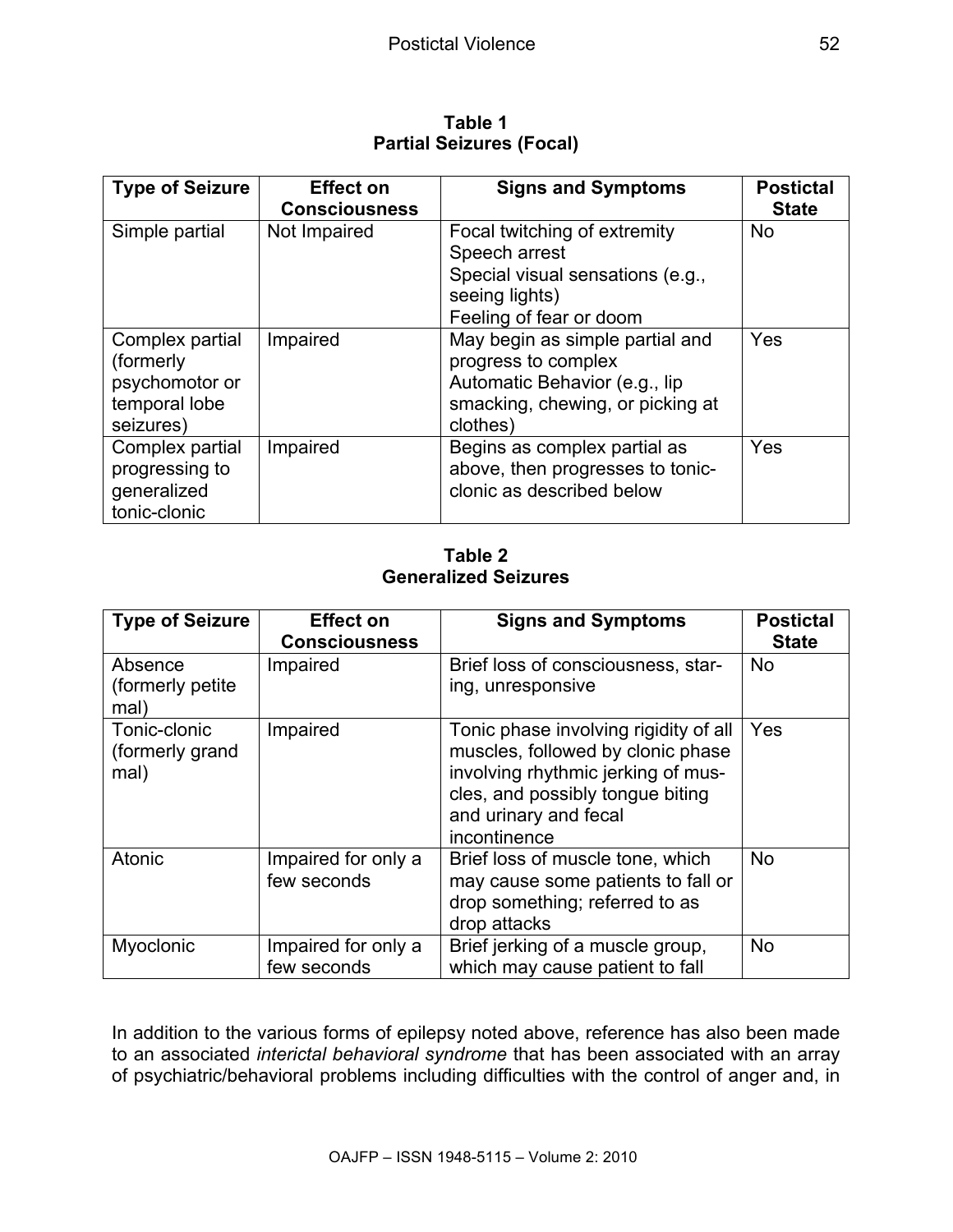rare cases, violence. This syndrome has been observed to co-occur with temporal-lobe epilepsy (Waxman & Geschwind, 1975).

In his monograph, Fenwick (1990) discussed epilepsy-related violence. He notes that true epileptoid violence can be seen as an automatism. Automatisms are defined as involuntary behaviors that result from an impaired mental status (McSherry, 2004). Examples of conditions that have been linked to automatisms include sleep walking disorders, hypoglycemia, atypical reactions to alcohol and medication, and in some cases, Dissociative Identity Disorder. It should be noted that these conditions can be very difficult to associate with behavior and intent in a forensic context for several reasons.

First, many jurisdictions preclude the defense of automatism if the behaviors in question were caused by actions of the subject in which a volitional act created the altered state of consciousness. For example, a diabetic who neglects to control his or her blood sugar has made a conscious decision prior to the hypoglycemia episode that results. In addition, it can be very difficult to demonstrate that there is a causal nexus between these conditions and the criminal acts committed; for example, many people drink to excess, but few commit violent acts. In the same way, the vast majority of persons with seizure disorders do not commit crimes before, during, or after a seizure. In the context of epileptoid automatism, Fenwick (1990) states that, in bona fide cases, there should be no evidence of premeditation or attempts at concealment and that the subject should appear confused and disoriented and have no memory for the event, while memory for the period before the seizure should be intact.

Reuber and Mackay (2008) reviewed 13 cases of alleged epileptoid criminality that were tried in England and Wales between 1975 and 2001. They developed a number of typical indicia for bona fide epileptoid automatism divided into three domains for use in criminal proceedings: evidence of epilepsy, offense characteristics, and the actual nature of the seizure associated with the offense.

## **Evidence of Epilepsy**

- 1. History of epileptic seizures prior to offense
- 2. History of epilepsy-related automatism prior to offense
- 3. EEG abnormalities supportive of diagnosis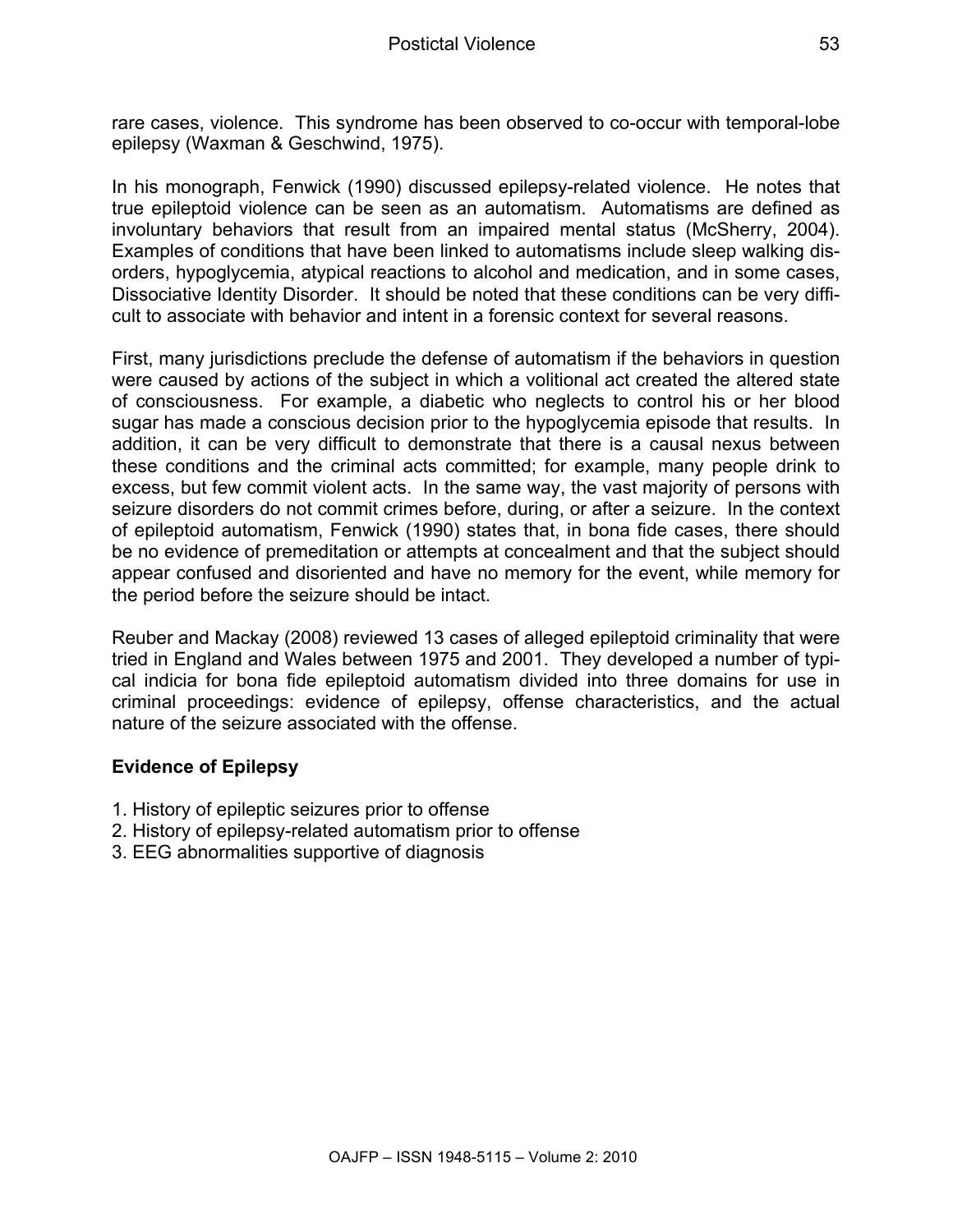## **Offense Characteristics**

- 1. No obvious motives
- 2. No planning or premeditation
- 3. Apparent senselessness
- 4. No attempts at concealment
- 5. Clearly out of character of defendant's usual behavior

#### **Characteristics of Seizure Associated with Offense**

- 1. Abnormal behavior should last minutes rather than hours
- 2. Observation of typical seizure features
- 3. Amnesia for occurrence
- 4. No anteriograde amnesia after resumption of conscious awareness.

The authors also note that these episodes occur in individuals with a history of temporal-lobe epilepsy as well as generalized tonic-clonic seizures, and that the offenses generally occurred in postictal rather than ictal or inter-ictal states.

It should be noted that there is controversy regarding the extent to which seizures and epilepsy are associated with violence generally. Brower and Price (2000) described this controversy and summarized the arguments on both sides of this issue. They note that some neurological formulations of violence emphasize the role of dysfunction within the limbic system during episodic rage attacks. The similarity of these attacks can be associated with clinical features of a seizure disorder. This "limbic-dysfunction hypothesis" can be supported clinically by the positive correlation between anticonvulsants and decreased aggression in neuropsychiatric disorders. The frontal cortex has been implicated in the aggression connected to limbic function; this introduces many factors in the attempt to target episodic violence. The complex mix of individual factors (psychological, sociological, and neurobiological) can make each episodic attack original and understandably different (Bower & Price, 2000).

**Case Description**: Mr. V was referred for assessment by his attorney to provide information about his mental state at the time of an alleged assault. At the time of the assessment, he was 26 years of age. Mr. V is a college graduate with a degree in English Literature. Before attending college, he served several years in the United States Marine Corps. He saw extensive action in Iraq and reports that he may have been briefly rendered unconscious when roadside bombs exploded next to vehicles in which he was riding, but he did not seek medical attention after these incidents. Mr. V was wounded in street-to-street fighting in the Second Battle of Fallujah in 2004. Mr. V and his squad entered a courtyard and were attacked by a hidden machine-gun emplacement. He and his comrades had no option but to lie prone and "play dead" until help arrived. Mr. V was shot in the arm and leg and struck by shrapnel on other exposed parts of his body. A fellow Marine was killed next to Mr. V. Mr. V was evacuated to a medical center and then to a hospital in Europe, where he was eventually discharged home.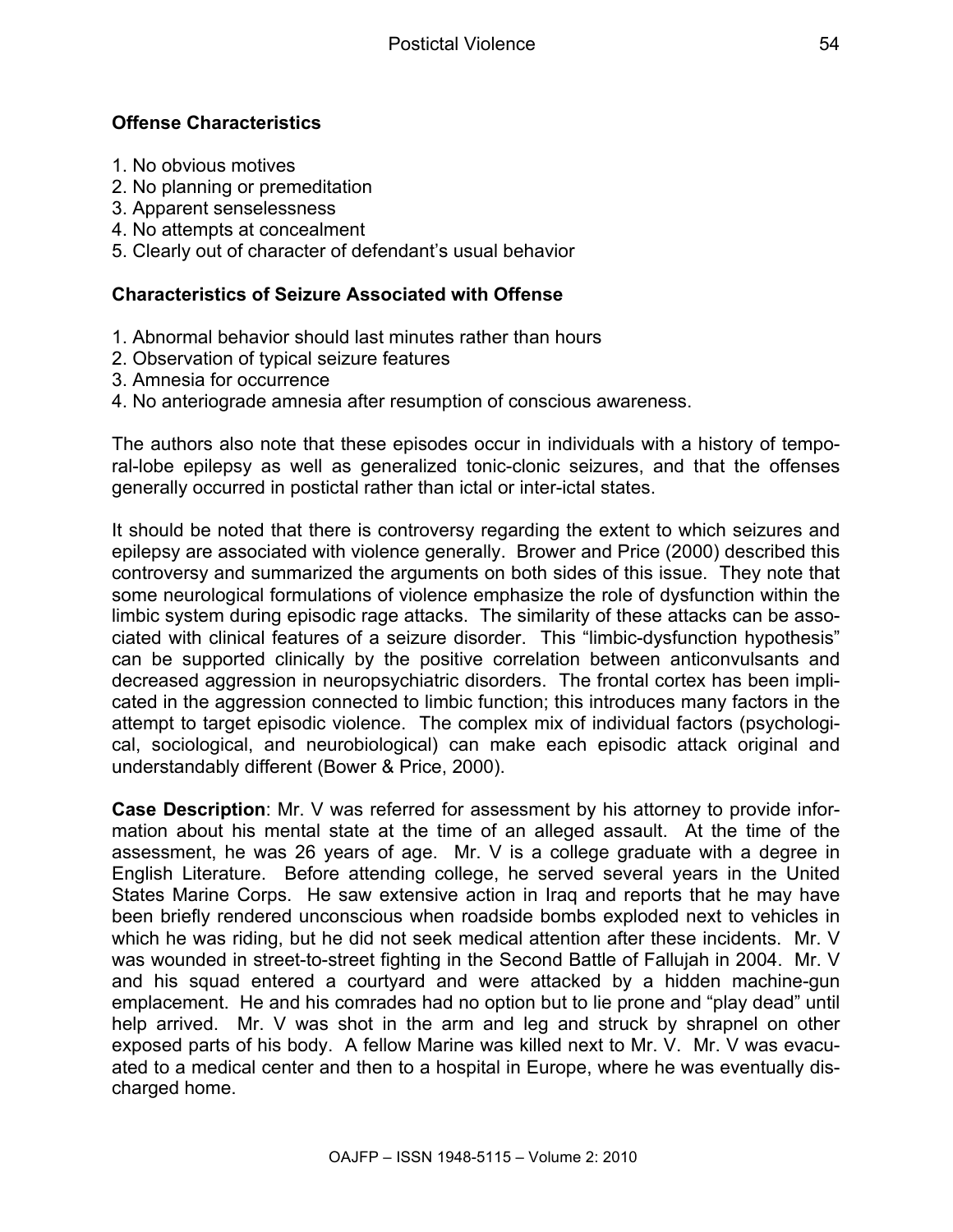On the night of the assault, Mr. V had spent the night with his girlfriend and she had slept over. He reported that he has no memory whatsoever for the incident, but his girlfriend and witnesses were able to supply details. She reports that she was awakened at about 2:00 the following morning when Mr. V began to gasp and jerk in his sleep. After a few moments, he rolled out of bed and lacerated his scalp when he struck a guitar next to his nightstand. His girlfriend states that he was unresponsive to her and began punching the walls and a bureau; it was later discovered that he had broken his hand. The girlfriend left the room and called for assistance, and a paramedic was on the scene within 15 minutes. The paramedic entered Mr. V's bedroom and observed him sitting cross-legged in front of his bed. When Mr. V did not respond to her inquiries, she entered the room and touched him on the shoulder. According to the paramedic, Mr. V then jumped up and punched her in the face, breaking her nose. She fled the room and Mr. V briefly pursued her, but she was able to elude him and left the house.

During the assessment, Mr. V stated that his next recollection after going to sleep that night was finding himself approximately 50 yards from his house, naked, looking up at the stars. He initially thought he was having a dream but eventually realized he was not. At this time, Mr. V noticed that he was bleeding from the head. He returned to his house and dressed, feeling tired and "out of it." Mr. V called his girlfriend to ask what had happened and was greeted by a police officer on the other end of the phone. Mr. V was directed to stay where he was and told an officer would arrive shortly. Mr. V complied and waited outside in the yard where he found himself confronted by a S.W.A.T. team. He was arrested and taken to a local hospital.

Notes from his treatment at the emergency room state that Mr. V presented with symptoms of intermittent chills, flushing, and fatigue but told doctors that he no longer felt confused or dizzy, as he had immediately upon regaining consciousness that morning. A drug screen was positive for marijuana but negative for other substances including alcohol. Since marijuana does not lower seizure threshold, his use of the drug was not considered an issue in the case. One of the ER physicians accessed Mr. V's medical records and discovered the following from a neurological consultation that took place in 2001. At that time, Mr. V was having episodes that included a sensation that he was about to have a strange spell, followed by having a phrase or part of a song running through his head for approximately 45 seconds. After this, he would feel very tired. He was administered an EEG and an MRI for symptom analysis in 2001. The EEG showed scattered high-amplitude activity and isolated runs of sharp waves and sharp activity. The MRI showed an arachnoid cyst in the left temporal fossa. The neurologist was suspicious that these episodes were manifestations of simple or complex partial seizures and wanted to perform further testing, but Mr. V did not return for his next appointment, most likely due to concerns that a finding of a seizure disorder would prevent him from driving and joining the military.

The ER physicians had Mr. V undergo a new MRI as part of their examination. No obvious source for the seizure, such as a mass or lesion, was found. However, based on her review of Mr. V's actions, presentation and history, the attending physician provi-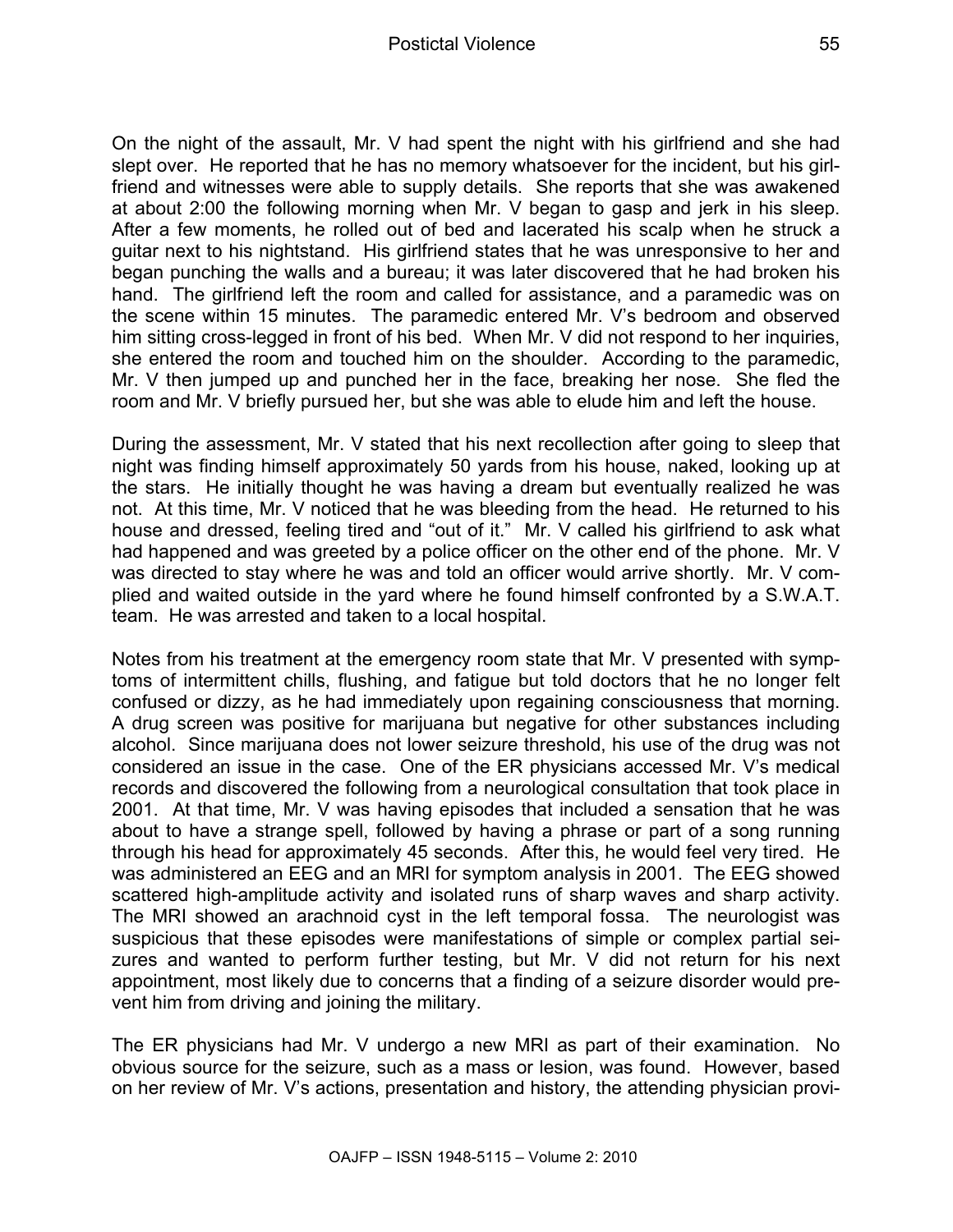sionally diagnosed Mr. V with temporal-lobe epilepsy and ordered a follow-up appointment for an ambulatory EEG. The findings from the ambulatory EEG confirmed the diagnosis of temporal-lobe epilepsy and Mr. V was started on anticonvulsant medication.

The psychological assessment consisted of a mental-status examination, clinical interview, record review, and administration of the Personality Assessment Inventory (PAI) (Morey, 2007) and the MicroCog Assessment (Powell et al., 1993), which is a computerized neuropsychological screening instrument. Mr. V's presentation during the mental-status examination was unremarkable, with the exception of a degree of fidgeting and restlessness suggestive of possible mild residual Attention-Deficit/Hyperactivity Disorder. His account of the events leading up to his arrest were consistent with his previous statements to law-enforcement officers and emergency-room staff on the night of his arrest, including complete retrograde amnesia for the event without any indication of anterograde amnesia. Mr. V's PAI was valid; there were no clinical elevations. There were indications of some trauma-related symptoms, but no sign of Posttraumatic Stress Disorder, which was consistent with his self-report. His results on the MicroCog were unusual in that he had a number of areas of deficiency; problems were seen in shortterm and immediate memory which were surprising given his recent graduation from college. Despite these findings, there was no evidence of clinically significant impact on his functioning as a result of neuropsychological deficits.

The results of the psychological evaluation revealed that facts surrounding Mr. V's assault on the EMT were extremely suggestive of epileptoid automatism, specifically postictal combativeness. The circumstances almost completely matched the Reuber and Mackay (2008) criteria. There was no obvious motive for the assault, which occurred immediately after a seizure. The whole episode took minutes rather than hours and Mr. V had retrograde amnesia but no report of anterograde memory problems. There was a history of probable seizures and automatism and there were no indications of either premeditation or attempts at evasion or concealment. The evaluating psychologist concluded that it is highly probable that Mr. V's actions were unconscious, and as a result he could not form the requisite criminal intent so as to be criminally responsible for his actions under the controlling state statute.

The results of the present evaluation, along with the notes from the neurological consultations were presented to the prosecutor who brought the case to local superior court. As a result of this information, the assault charges were dropped.

**Conclusion:** The issue of automatism (non-volitional actions carried out in an unconscious state) sometimes arises in assessments of mental state at the time of offense. Epileptoid automatism has been observed in the medical and forensic literature. Forensic psychologists should consider the possibility of epileptoid automatism when presented with a defendant who has committed a seemingly senseless crime, especially for defendants with a history of seizure disorder, head injury, or other neurological insult. Crimes that require planning, take place over a more extended period, and have an obvious motive are unlikely to be caused by epilepsy. Should the description of the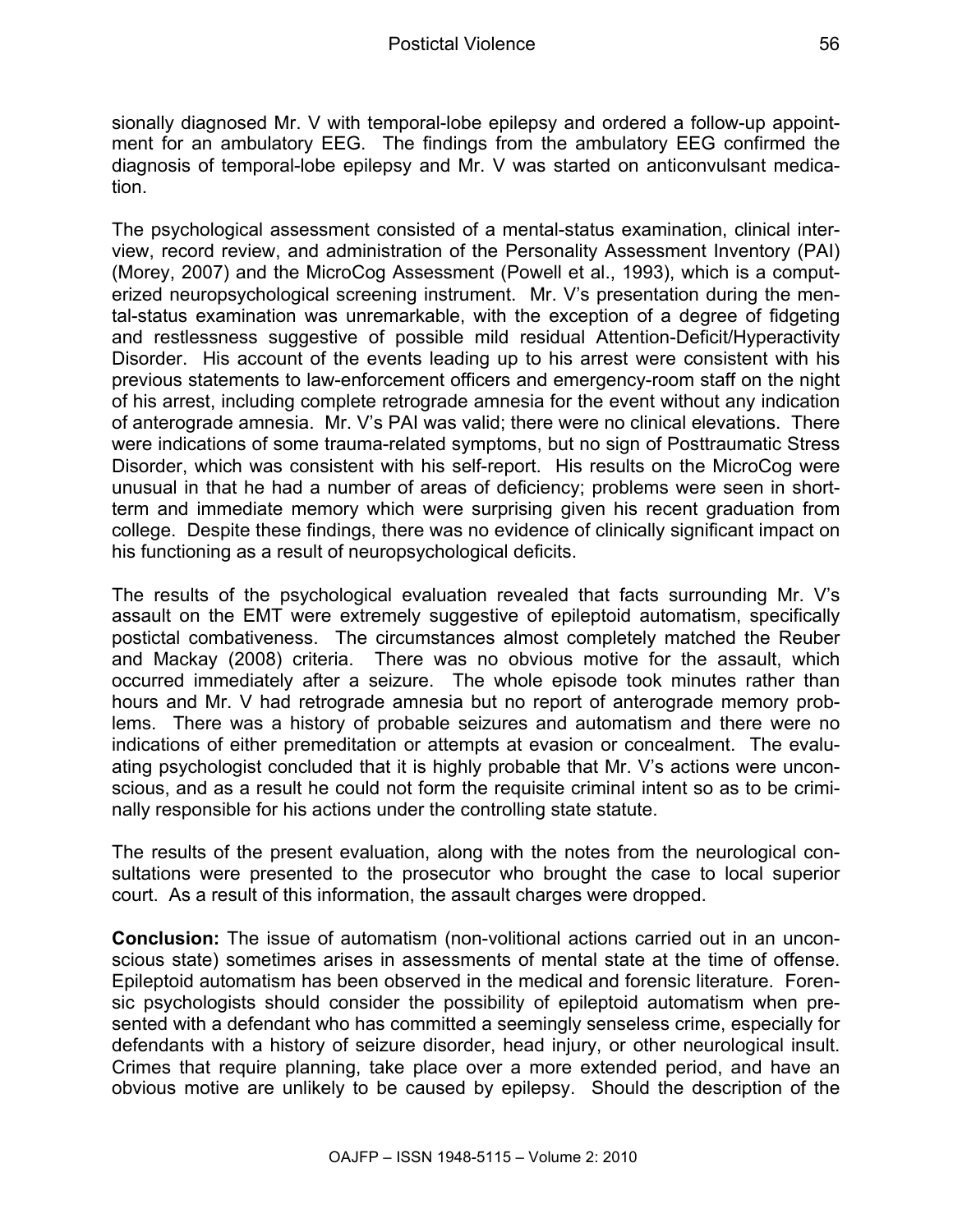crime match the Reuber and Mackay (2008) criteria listed in the body of this article, the defendant should be referred for neurological consultation. Clearly, any individual presenting with any signs or symptoms that might be caused by a neurological or other medical condition should be referred to a physician immediately, regardless of the forensic issue that prompted the initial contact.

received 3/4/2010, accepted 3/16/2010